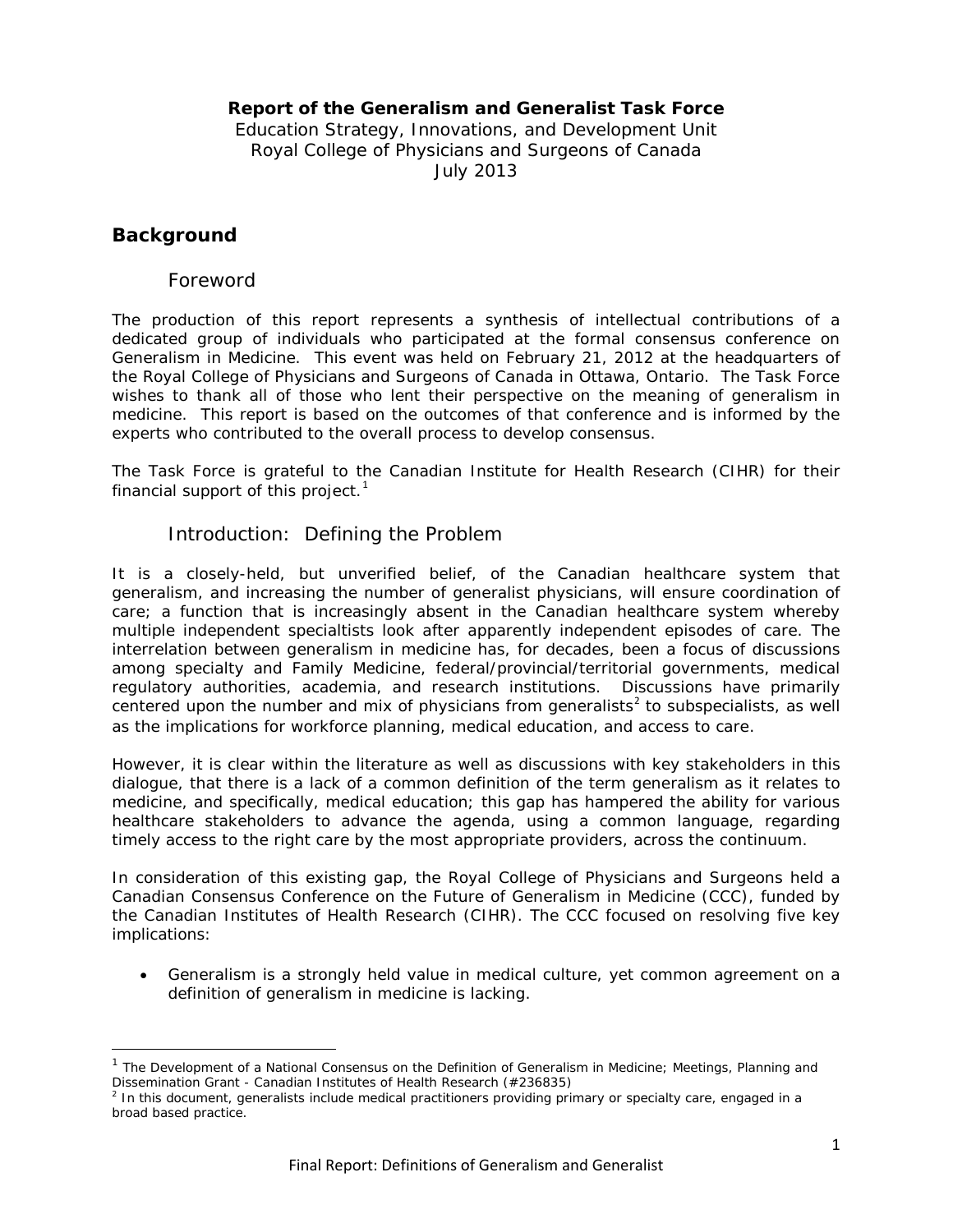- Without a common definition, medical education institutions and clinical teachers are left to their own devices to interpret and teach the skills, attitudes and values of generalism.
- Planning for the appropriate mix and number of generalists, specialists and subspecialists to meet societal health needs is further complicated by the multiple interpretations of the definition, which translates into further debate regarding which medical disciplines are thought to embody the principles of generalism (i.e. generalist disciplines).
- Lack of consensus regarding which providers are generalists also confounds the dialogue regarding timely access to the right care by the most appropriate providers, across the continuum.
- Improper understanding of the impact of generalism on both health human resources and the health care system can negatively affect the creation of targeted policies and strategies, which could result in harmful unintended consequences.

# **Objectives of the Conference**

The key objectives of the CCC were to:

- 1. Reach a consensus on the definition of generalism in medicine;
- 2. Reignite a national level debate on the future of generalism in medicine including its relationship to: a) medical education, and b) health human resources (HHR) and the health care system; and,
- 3. Discuss strategies to support the development of generalism in medicine in Canada.

## **Outcomes: Proposed Definitions**

The first objective of the conference was to come to a consensus on a definition of generalism in medicine as a first step towards future discussions and decisions regarding health human resources, medical education, training, and the health care system, among other issues. Participants emphasized the need for a positive and inclusive definition that equally validated the importance of both the specialist and the generalist in medical practice, placing patient welfare and the needs of the community at its core.

Participants felt that using one all-encompassing term, "generalism," did not differentiate between the philosophy of generalism within medicine and the specific generalist role within the health care system. To delineate between these two concepts, participants proposed two interrelated terms: generalism and generalist.

Participants proposed that the term 'generalism' be used to refer to a philosophy within medicine that can be considered a core value and a fundamental principle that all physicians should understand and incorporate to varying degress into their practice: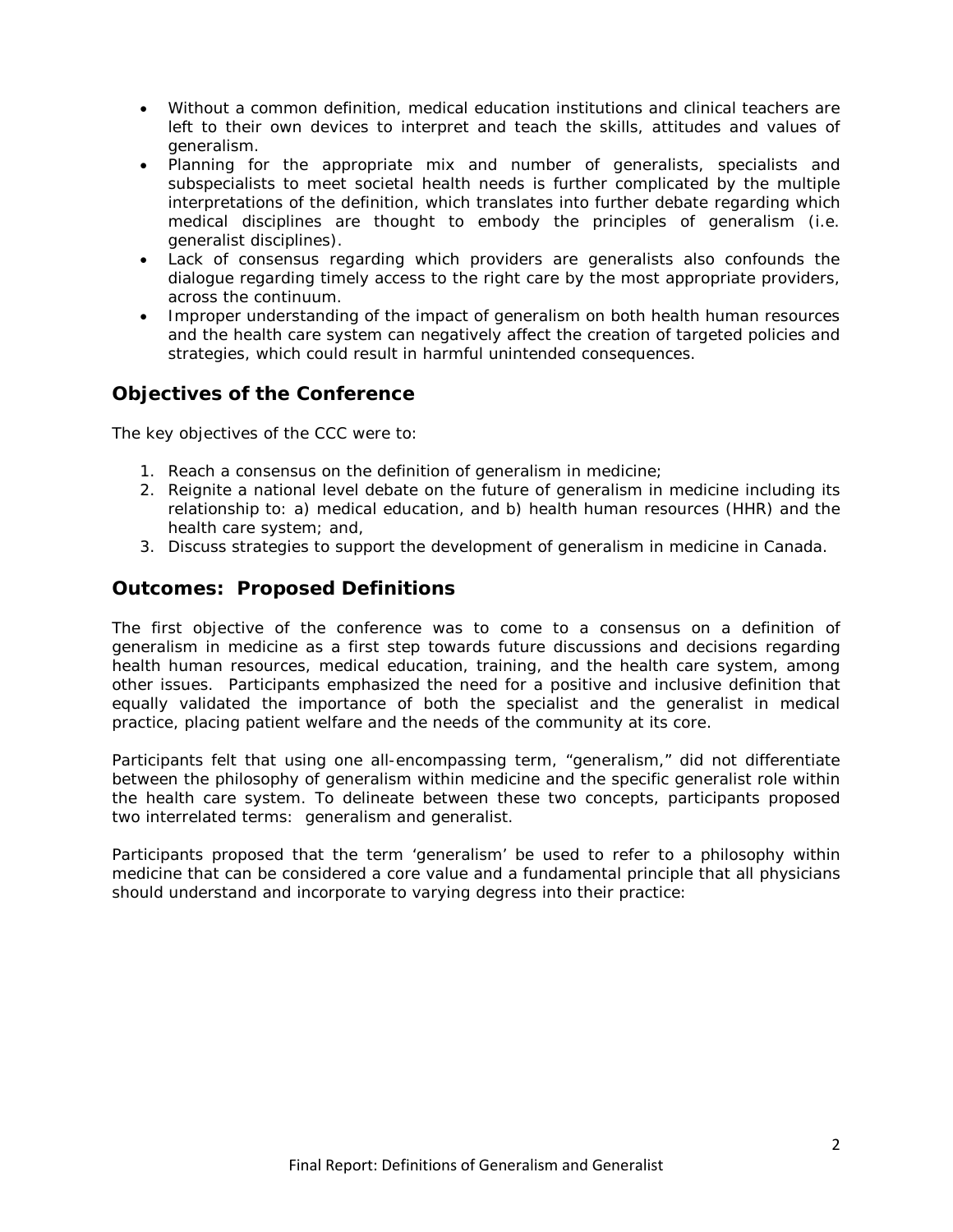*Generalism is a philosophy of care that is distinguished by a commitment to the breadth of practice within each discipline and collaboration with the larger health care team in order to respond to patient and community needs.*

Participants proposed that the term 'generalist' could be used to refer to a sub-set of physicians who possess a unique group of competencies. Implicitly, this term captures the concept that dependant upon the nature of one's practice, one can be both a specialist<sup>[3](#page-2-0)</sup>, while still considered a generalist:

*Generalists are a specific set of physicians and surgeons with core abilities characterized by a broad-based practice. Generalists diagnose and manage clinical problems that are diverse, undifferentiated, and often complex. Generalists also have an essential role in coordinating patient care and advocating for patients.*

*There is a different emphasis placed on generalism … depending on where you are in that spectrum. – Dr. Jeffrey Turnbull*

# **Generalism: An Approach to Care**

As described above, the concept of generalism in medicine is one that should be embraced and practiced by all physicians. As a subset of patientcenteredness, with physicians able to provide a comprehensive range of services within their

discipline, generalism is considered the antonym of fragmentation.

Endorsing the concept of a spectrum ranging from generalists to sub-specialtists, conference participants saw this continuum as a primary factor when considering the function of generalism in practice. Where one lies on the spectrum influences the application, incorporation and utilization of the philosophy of generalism in one's practice. The professional's responsibility and role witin their community also dictates the application of generalism.

To outline an example of a generalist approach, a Cardiologist seeing a diabetic patient in hospital for congestive heart failure should be able to adjust the patient's medication for diabetes without referring them to an Endocrinologist, unless in atypical cases or where otherwise required for the best care of the patient. Conversely, an Orthopedic Surgeon who *does not* apply the concept of generalism into their practice will provide a narrower range of services to patients. For example, in a smaller community, an Orthopedic Surgeon with a focus in shoulder and elbow surgery on call sees a patient requiring repair of a non severe ankle fracture. Instead of addressing the patient's needs, the Orthopedic Surgeon instead refers the patient to a "foot and ankle" Orthopedic Surgeon in another town. The result of this type of practice increasingly leads to fragmentation of care.

<span id="page-2-0"></span> $3$  Although the term 'specialist' has many different definitions, the use of 'specialist' in this paper is congruent with how 'specialist' is traditionally defined: a physician who is considered an expert in a particular discipline.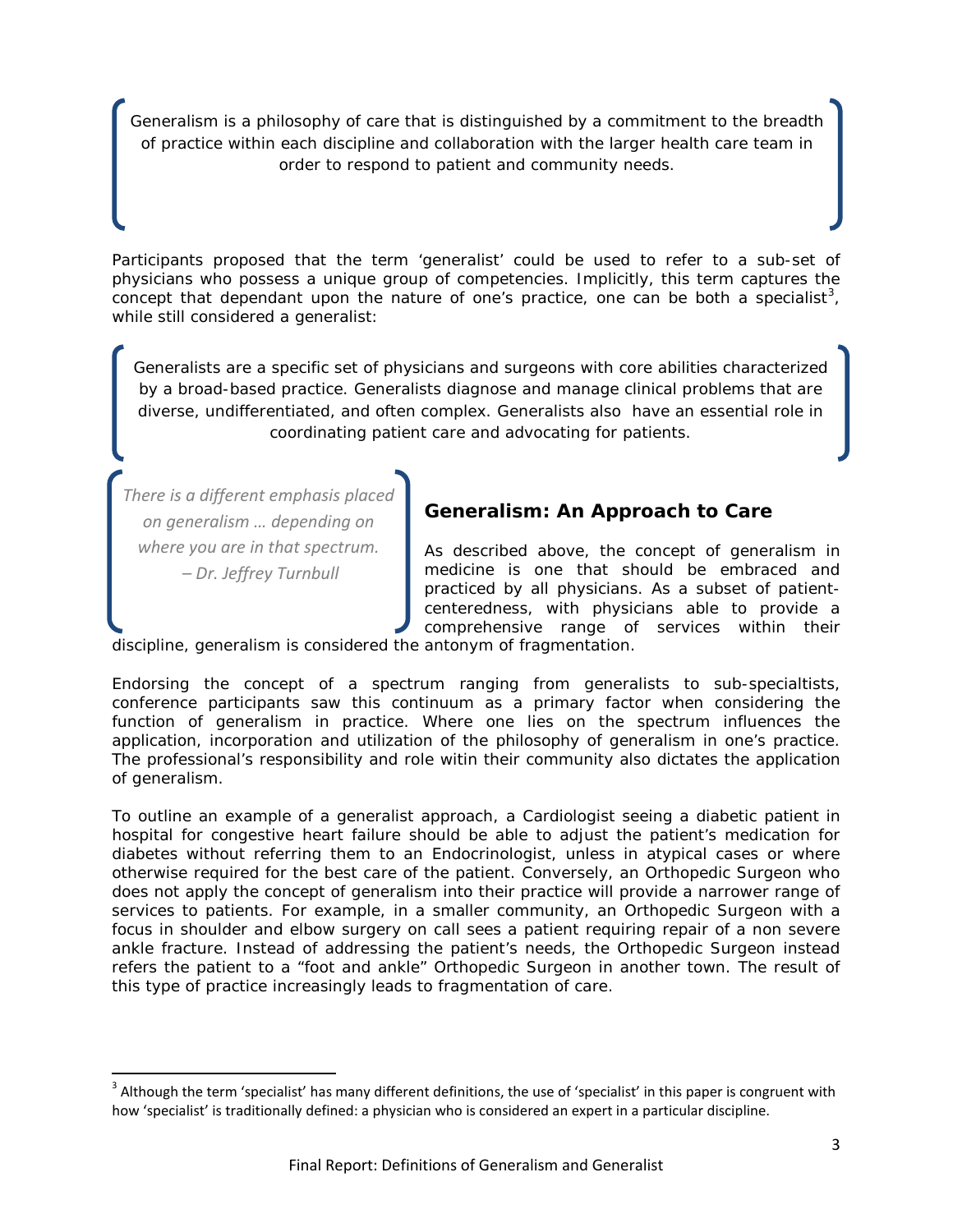problems. Participants highlighted three key elements of the role and responsibilities of a generalist:

### a) Generalists as managers of "the whole patient"

Participants noted that one of the fundamental strengths of the generalist physician is their involvement in and knowledge of all aspects of the patient's life and their management of undifferentiated problems and multiple conditions. As one participant, Ivy Oandasan, noted, "Someone has to know the whole…and who is that person if we define each of ourselves as specialists?"

*It is much more important to know what sort of a patient has the disease than what sort of disease the patient has. – Sir William Osler*

Generalists are able to provide broad-based medical care, cutting across disease pathologies or systems within the body. Using this understanding, they excel at differential diagnosis, particularly for complex or undifferentiated patients. The generalist, aware of a patient's social circumstances, is able to understand the patient in the context of their world and can therefore effectively intervene to prioritize care.

Example in practice:

A General Internist sees a patient with multiple pre-existing conditions, including cardiac disease and diabetes, who has now contracted an infectious disease. The General Internist is able to not only diagnose and manage the new (acute) illness, but also continues to monitor the pre-existing conditions within the new context, relaying this information back to the referring physician, to ensure the overall health of the patient.

### b) The Generalist's role in coordinating care

There was strong consensus regarding the importance of the generalist's role in the coordination of care within clinical practice. Participants considered this role as a key aspect of the generalists' responsibility. Dr. Bill Fitzgerald validated this assertion through his comment: "The generalist undertakes that a patient's needs will be met."

*Accountability to coordinate…I think that is the critical element for a generalist. – Dr. Ian Bowmer*

Participants recognized coordination of care as a way of addressing the challenges inherent in navigating the health care system. Participants highlighted the problems experienced by their patients in accessing and moving between various components and outlets of the system that function as separate silos. This navigation was found to be especially challenging for those who had multiple chronic conditions.

While generalist physicians are not necessarily able to provide all care necessitated by a patient's condition, they do have a role in facilitating the patient's navigation through the system, ensuring they obtain the care they need through appropriate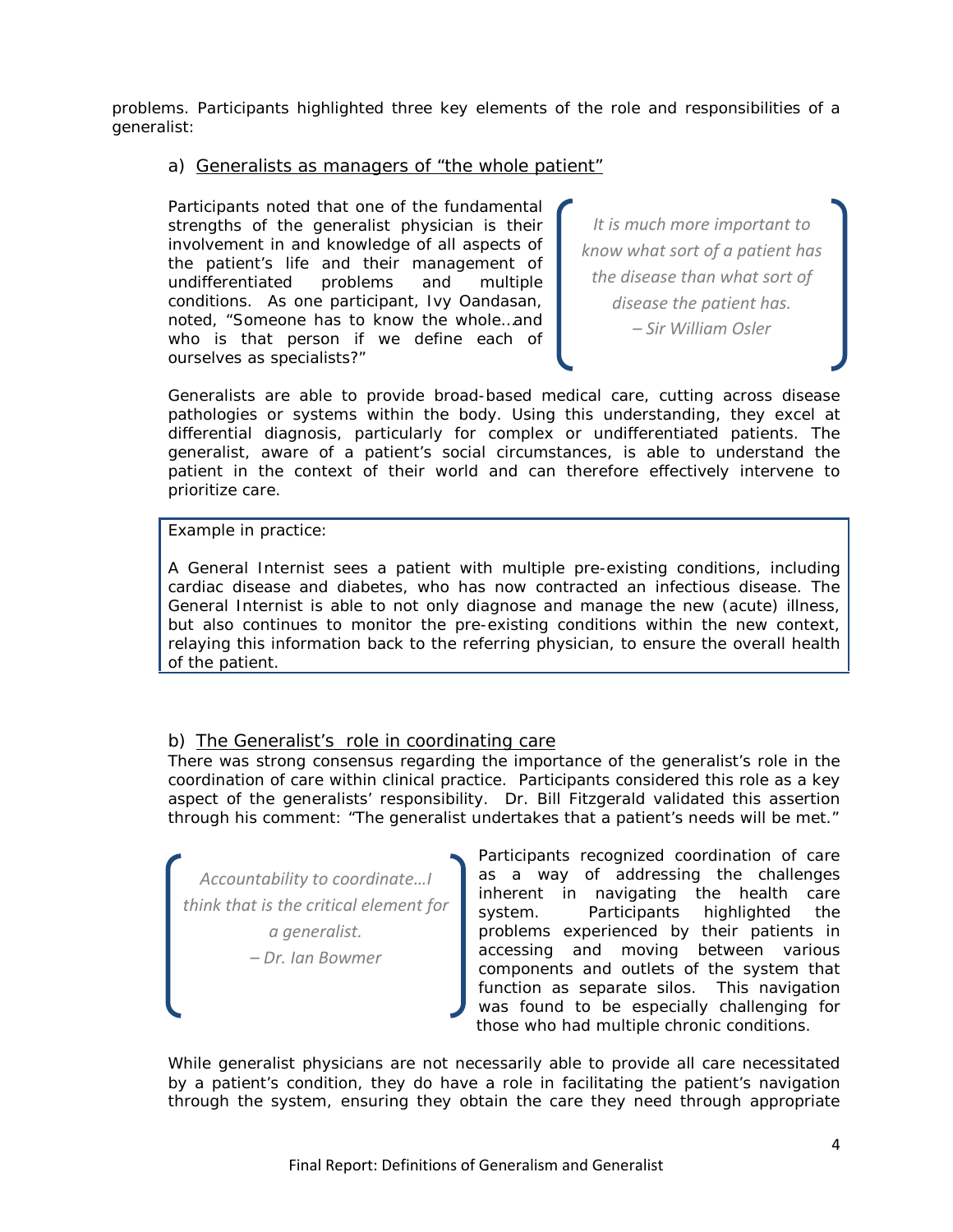care and referrals and also maintaining responsibility for the overarching care of the patient as the patient is moved through the system. However, participants agreed that this role in coordinating care does not imply generalists are exclusively primary care; rather, all physicians should facilitate navigation and help to ensure comprehensive care for treatment that is consistent across all encounters with the medical profession.

Example in practice:

A Family Physician sees a patient who has chronic, but well-controlled schizophrenia. Upon each regular visit, the Family Physician monitors the patient for any marked changes that are beyond their scope of practice, alerting the patient to a possible need for referral to a Psychiatrist. The Family Physician ensures that any records from the patient's visits to the Psychiatrist are included in the patient's chart, monitors for metabolic side effects of antipsychotic medications, and also ensures that when she is treating the patient's other acute or emergent conditions, she is mindful of prescribing drugs or therapies that will not have impact on or interfere with the patient's mental health.

c) Generalists as advocates for patients Although all physicians are responsible for being a health advocate on behalf of their patients, participants emphasized that generalists have a unique role in patient advocacy. As generalists have collective responsibility for the person, including orienting care for the patient as a whole, they should advocate both at the individual and community level for access to the best care possible. Ideally, generalist physicians would be familiar with the socioeconomic and political context of health, and would be

*Somebody has to accept the responsibility for the overarching wellbeing of that patient and advocating for that patient when [they are] falling through the cracks. – Dr. Jeffrey Turnbull*

able to adopt a caregiving perspective strongly rooted in an awareness of the determinants of health. As a result, generalists are able to advocate for patients widely across the health care system, for a broad range of issues across many audience levels.

Participants at the conference highlighted the distinct and heightened importance of this role for vulnerable individuals and communities. These communities may include: children; the elderly, populations marginalized on the basis of their socioeconomic conditions, and those requiring mental health services, among others. Generalists are able to navigate within these communities and direct patients to appropriate resources to ensure the overall wellbeing of their patients. Generalist physicians are particularly needed in rural and regional communities because of the time and distance separation from highly specialized physicians and medical services.

### Example in practice:

A Family Physician sees a patient who has just given birth to her first child. The patient is young, has newly immigrated to Canada and is not familiar with the resources available to her and her new baby. The Family Physician provides the patient with information on local programs to meet her needs, which may extend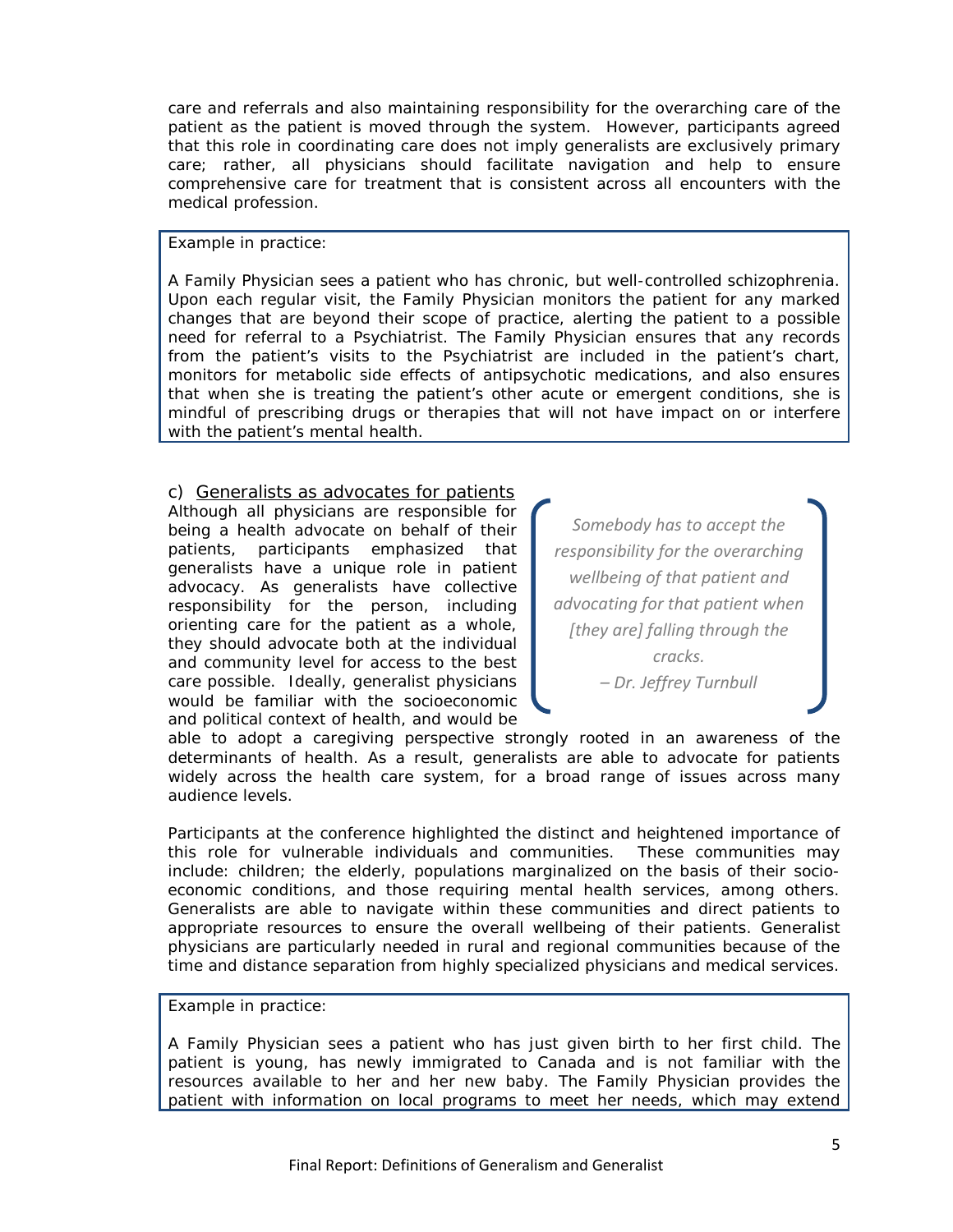beyond immediate health needs to include nutrition, etc.

## **Implications**

The second objective of the Canadian Consensus Conference on Generalism in Medicine was to articulate implications for medical education, health human resources, and the health system.

Comments were raised regarding generalism, generalists, and specialists in the Canadian medical system. Participants were clear about the following: both generalists and specialists fulfill crucial roles in the health care system. Discussions underscored the necessity of both types of practitioners; the system's stability ultimately depends on achieving balance.

Through commentary and discussions at the conference, participants delineated main implications for medical education and health human resources. The following section highlights the participants' identified implications.

## **Implications for Medical Education**

### a) Teaching the Values of Generalism

Recognizing that the philosophy of generalism applies to all physicians and surgeons regardless of their scope of practice, participants recommended integrating the values of generalism into medical education for every physician. Participants highlighted opportunities to promote this foundational approach throughout the education institution to enshrine these core values.

In particular, participants reiterated the importance of role models as a strong and important influence on the next generation of physicians and surgeons. To ensure uptake of the philosophy of generalism as a commitment to breadth of practice within one's discipline and responsiveness to patient needs, it was agreed that trainees should be exposed to mentors whose practice incorporates these important values.

Participants also commended training initiatives in community-based centres, in addition to

tertiary care centres, to impart the role and importance of generalism to future generations. Participants felt that greater opportunities to train in underserved areas might improve retention in these geographic areas across Canada. In addition, participants felt that training in these locales may facilitate learning in integral areas such as collaborative care and, finally, would also ensure residents are exposed to different models of care delivery.

b) Ensuring the Right Mix of Generalists and **Specialists** 

*The competencies that we are talking about are the competencies which have undergirded the profession from time immemorial and that is the most difficult thing to teach. – Dr. Bill Fitzgerald*

*I think I'm privileged because I'm training with someone who values the team and the link with community physicians. – Dr. Nathalie Saad*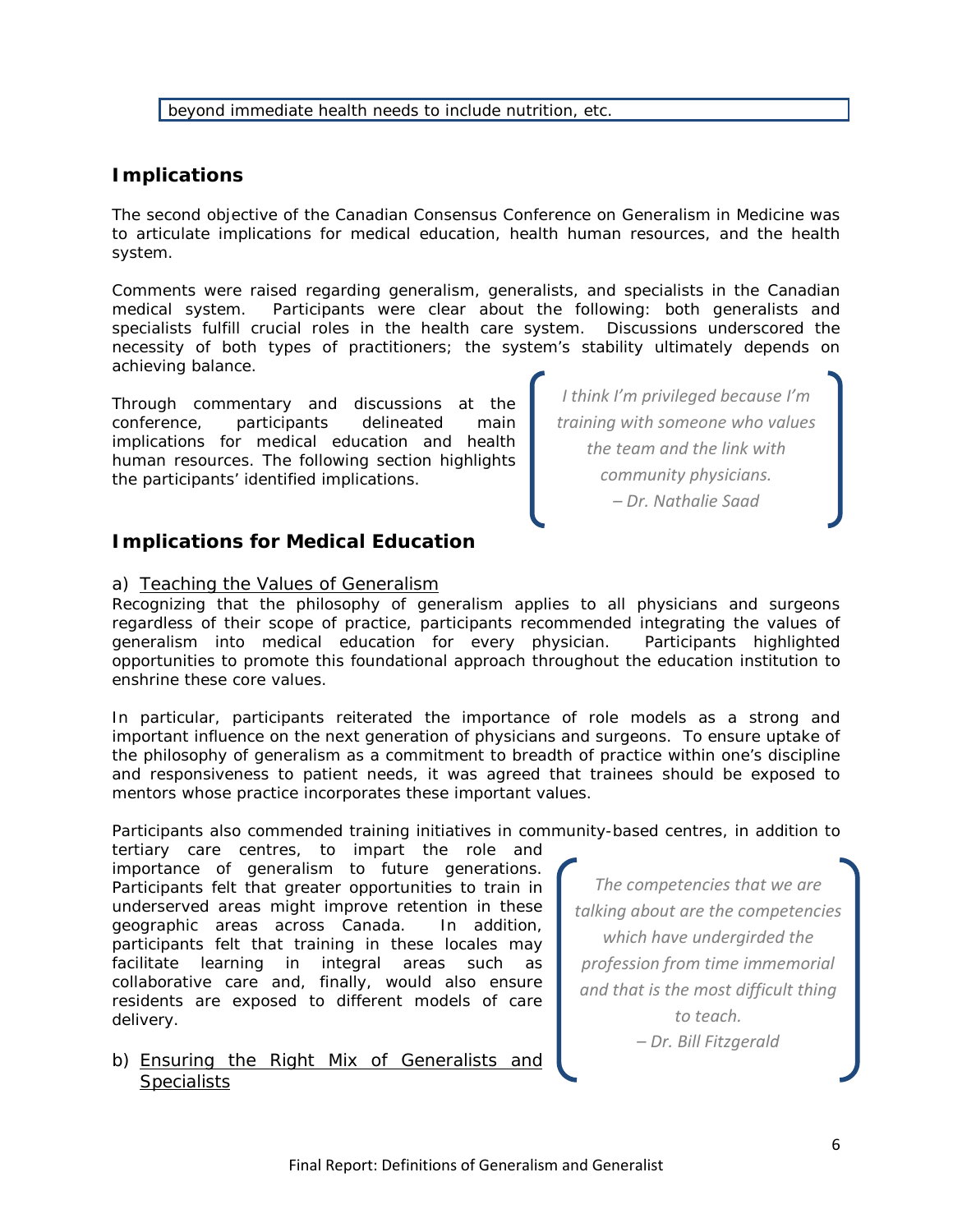There was clear consensus on the need for both generalists and specialists in the medical system. However, if the goal is to develop more generalist physicians, it is important to ensure learners are exposed to role models who are generalists.

Participants noted that both undergraduate medical education (UGME) and the rotations of postgraduate medical education (PGME) are systems-based: trainees are taught various physical components of the body and organ systems in relative isolation. Participants saw a key challenge in overcoming this approach to allow more focus on generalist, integrative approaches.

Participants also spoke of various incentives that drive trainees to choose between careers as generalist versus specialist physicians and surgeons. As one trainee, Dr. Nathalie Saad, noted: "As much as I believe in generalism…I am forced, in order to get a job, to subspecialize... in order to work later on, it's part of the deal." There is a prevailing perception that super-specialization represents strengthened job security and additional ease in securing positions. The converse however is the case in many regional centres, where more often there is a shortage of generalist specialists, as narrowly focused specialists and subspecialists are not able to provide the broad based care required especially for on call and urgent services.

Participants identified that training opportunities in an environment conducive to generalism would improve retention in communities or disciplines experiencing more difficulty attracting physicians. The group highlighted examples of this approach:

- More family medicine and general specialty residents ( and medical students) are spending longer periods of their training in rural communities and regional centres were generalist practice is the norm rather than the exception
- Quebec's third-year residents are streamed into the community in which they will be practicing to gain experience in their community prior to practice and to get more exposure to the types of cases that will be prevalent in their practice population.

### c) Curriculum and Structure

Participants noted a concern regarding the rigidity, specificity, and generalizability of current training models with regards to settings. By design, there is remarkable homogeneity in training programs. Our medical education system trains everyone in the same way, regardless of their final practice destination; whether in a metropolitan centre or a remote community. For example, physicians training for rural and remote practice need to develop the generalist knowledge, skills and behavioural competencies to meet community needs with limited local specialist availability. Moving forward, questions may be raised regarding the ongoing appropriateness of a training model that is used for all professionals, regardless of their final destination in practice. In this vein, discussions highlighted the potential of shortening training through the development of individualized approaches and training plans that are clear and specific about training objectives.

## **Implications for the Health System and Health Human Resources**

Discussions about generalism have primarily centered upon the appropriate number and mix of physicians, from generalists to subspecialists, that are needed in Canada given implications for workforce planning, medical education, and access to care. Although this dialogue typically focuses on fostering the development of generalists as a result of trends toward subspecialization within Canada, it is important to note that decision-makers must not only aim to find a balance between generalists and specialists, but they must also strive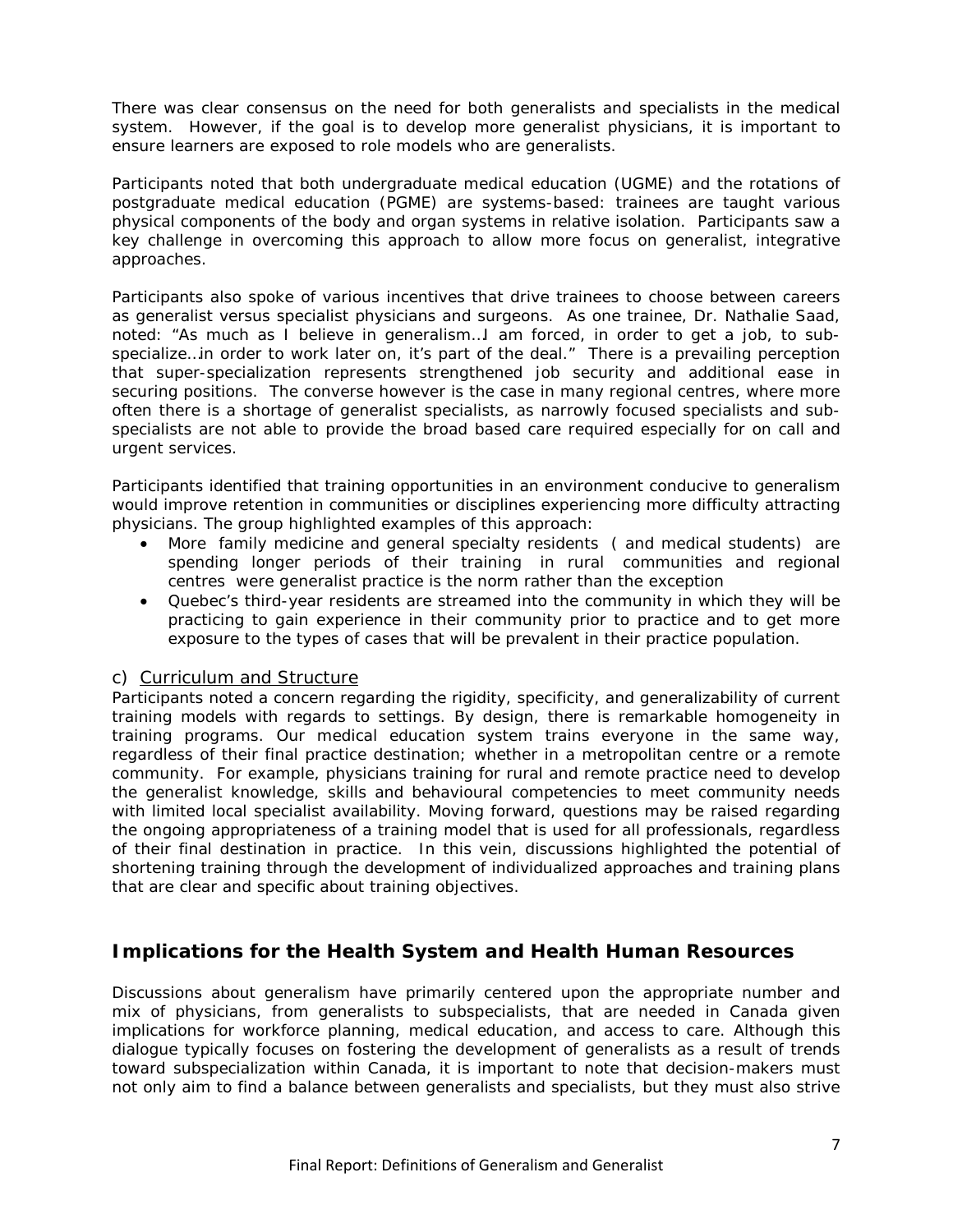to conceptualize a system that allows generalists and specialists to best work together in different models of care delivery and different settings across the country.

Indeed, it must also be noted that specialists can also contribute to the generalism philosophy as the generalism philosophy and specialist practice are not dichotomous. Thus, considerations regarding implications for workforce planning, medical education, and access to care must take into account the roles of both generalists and specialists by acknowledging how specialists can contribute to broader care by embracing the generalism philosophy.

Example in practice:

An Orthopedic Surgeon with a practice focused on spinal care is providing care to a young girl with scoliosis who has travelled from her small community a few hours away to receive specialist care. When examining her, he notices signs of physical abuse, which is confirmed when he asks the young patient about the origin of her injuries. He ensures that the appropriate authorities are alerted, refers his young patient to a Psychiatrist in her community and notifies her local Family Physician for follow up.

### The Impact of Incentives

Participants spoke about the challenge of maintaining the value of generalism and the importance of a broad focus on generalism through the postgraduate years, when careerbased incentives such as remuneration and status are typically seen to favour specialization and subspecialization in terms of career choice.

Participants acknowledged that maintaining the breadth of practice was difficult for practicing physicians, identifying two primary, external forces that drive the constriction of one's practice:

- Response to community need Participants saw this as the socially responsible evolution that a physician's practice may undergo in response to a large need within the community in which they practice.
- Remuneration Participants felt that the current structure of remuneration in the health care system acted as a disincentive to practicing general medicine, as current fee structures provide better financial compensation for more subspecialized services. As a result, physicians could begin to narrow their scope to benefit from such structure, or begin dedicating more of their practice to a narrowed range of procedures or conditions due to such incentives. Participants spoke about situations where physicians had restricted their practice to the point that they either refused or did not feel comfortable performing procedures or treating conditions that are widely accepted as being within their breadth of practice. The group felt this narrowing of practice may have an impact on access to care including the provision of needed oncall and urgent services.

### The Importance of Data Collection for Effective Planning

Participants felt that a better understanding of the current mix and distribution of physicians would improve health human resource forecasting, particularly because better data would help determine which geographic areas require more generalists and in what capacity they are needed. Specifically, participants felt that federal and provincial/territorial governments should have a larger role in this area to better synchronize interprovincial planning and coordination. Participants also believed that provincial governments should have a larger role in collaboration with regulatory bodies and universities in order to facilitate sound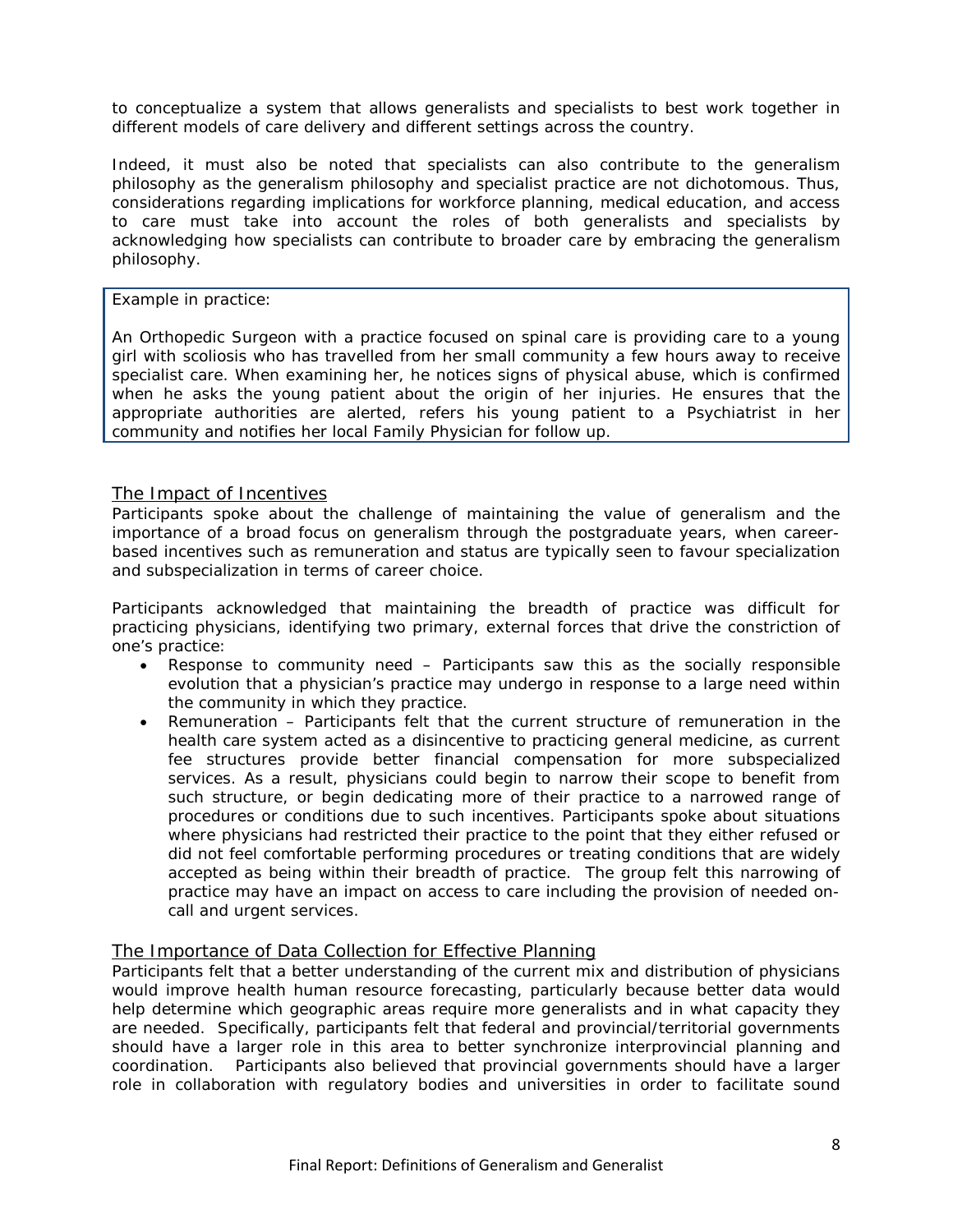planning and training of future physicians. Participants did acknowledge, however, that accurate health human resource planning and modeling is extremely challenging.

### A Health Care System in Evolution

Participants emphasized the impact of cost drivers on generalism in medicine: the increasing utilization of health care (i.e. in terms of prescription drug use and diagnostics) and the pressures exerted by an aging population. If sustainability is a focus of health care policy-making, there may be significant opportunities to engage aspects of generalism and team-based care in order to leverage the provision of better, more sustainable, and more integrated care.

*The care model is going to have to move outside of the hospital environment, and it's going to be coordinated by people like generalists. – Dr. Jeff Turnbull*

## **Future Research Agenda**

In recognition of the need for ongoing deliberations on this multi-faceted topic, participants highlighted several areas for future research. These are as follows:

### Explore alternative models for care delivery

Participants noted that there is a need to explore and evaluate models of care organization and delivery, such as interprofessional team-based care, and models that best accompany generalist principles, and designing a system of care delivery.

Additionally, many participants spoke about the concept and models of the patient's medical home and the role this has in generalism. However, there was a limited understanding of this term and its potential application in the Canadian context. In particular, participants raised questions regarding the ideal configuration of this concept so that it is integrated and seamless with the current structure and configuration of recognized disciplines in Canada. This model was considered by participants as a model that may reinforce generalism as it could provide effective and efficient navigation of patient care between various other providers of care; however, it was later noted by the Task Force that this should not be the sole model considered when exploring systems of care delivery.

Furthermore, participants noted that there is value in exploring whether or not generalism and generalists contribute to good quality care at effective cost. A strong evidence base in favour of the fiscal sustainability of a model of care based upon generalism would bolster deliberations and considerations of its role in the health care system.

The ultimate aim is to determine evidence-based answers to the following questions:

- o *What is a care delivery system that would best support the generalism philosophy?*
- o *What is the ideal model for team-based care? Which of the models best supports generalist principles?*
- o *What types of competencies should be included on a team?*
- o *How will the structure, role, and members of the care delivery team vary by community or individual needs?*
- o *How does the model of the patient's medical home work in the Canadian context? Are there other models that should be considered?*
- o *What are the implications for models that shift focus to generalists? Will it lead to improvements or more duplication? What is the fiscal impact?*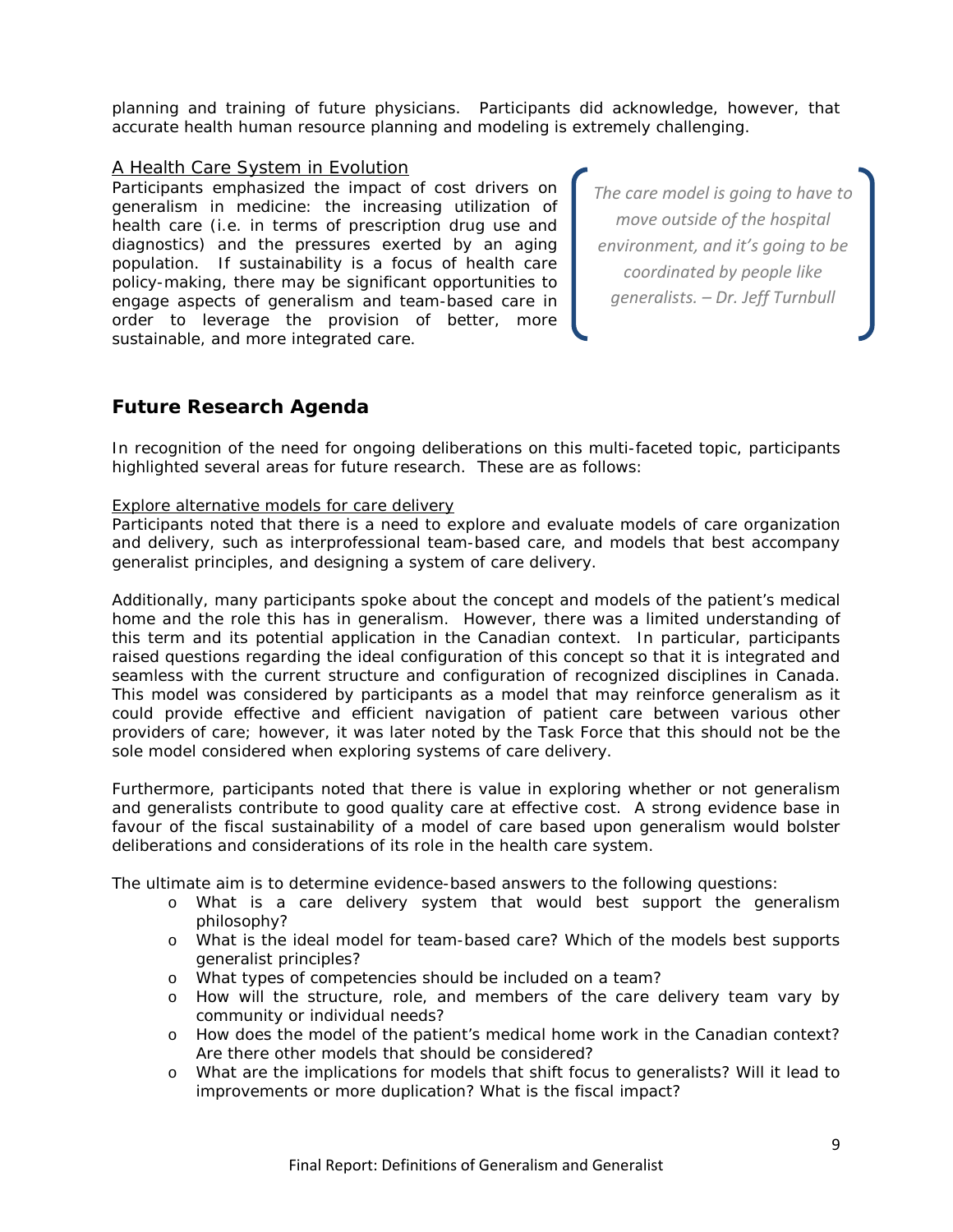### Gain a better understanding of current practice undertaken

Deliberations of the Canadian Consensus Conference highlighted a need to gain a better understanding of the types of practices that individuals have to determine whether those who are trained as a generalist go on to maintain a broad-based practice. Participants noted that there may be tremendous value in tracking the actual work patterns of recent graduates over time to understand how practices evolve while also capturing the amount of generalist trainees who go on to maintain broad-based practice and understanding how practice is influenced by job security in specialties (i.e. tension between scholarship and need to serve patients; need to subspecialize to obtain a job). In particular, participants thought it may be valuable to modify accreditation standards, requiring more tracking and data collection from programs; for example, regarding the practice patterns of graduates from the program in clinical practice in order to ensure a consistent and reliable source of data and encourage accountability of residency programs to meet the HHR needs of the country.

### **Next Steps**

In addition to the research agenda, participants of the Canadian Consensus Conference on Generalism in Medicine would like to articulate the following concrete next steps:

### 1. Engage Royal College Specialty Committees

Given their ability to engage professionals across the country, participants noted a role for the Royal College specialties committees in future discussions surrounding generalism in medicine. Participants felt these committees could work in tandem with their committees and practicing physicians in their discipline to develop strategies to foster generalism within each discipline, such as incorporating the philosophy of generalism, and how it will be taught and practiced within each discipline. Specifically, participants noted that each committee could contribute by developing a statement on key generalist competencies and the three key elements of the generalist role (managing the whole patient, coordinating care and advocacy) that should be maintained by professionals practicing within the individual specialty.

Specialties Committees should also engage the Accreditation, Assessment and<br>Credentials Committees to enhance flexibility and effectiveness of their enhance flexibility and effectiveness of their recommendations in the preparation of generalists.

### 2. Increased collaboration between key stakeholder bodies

Participants noted a need for collaboration between the three colleges: the College of Family Physicians of Canada (CFPC), the Collège des médecins du Québec (CMQ), and the Royal College of Physicians and Surgeons, as well as other stakeholder groups, with the express purpose to develop new educational models that foster the value of generalism in medicine both within and across disciplines. It was recommended by the Task Force that a subcommittee comprised of the three colleges, Deans, AFMC-PG Deans, ACAHO, ACHDHR (Committee on Health Workforce), Canadian Medical Forum, Canadian Medical Association and government health deputy ministers to help uptake of the proposed definitions and action future research.

### 3. Dissemination, implementation and future research

To increase uptake of the definitions on generalism and generalist, the final report postconsultations with the Generalist and Generalism Task Force, Royal College Specialty Committees and key stakeholders will be published on the Royal College and other stakeholders' websites. The implementation of recommendations or future research will be led by the Task Force.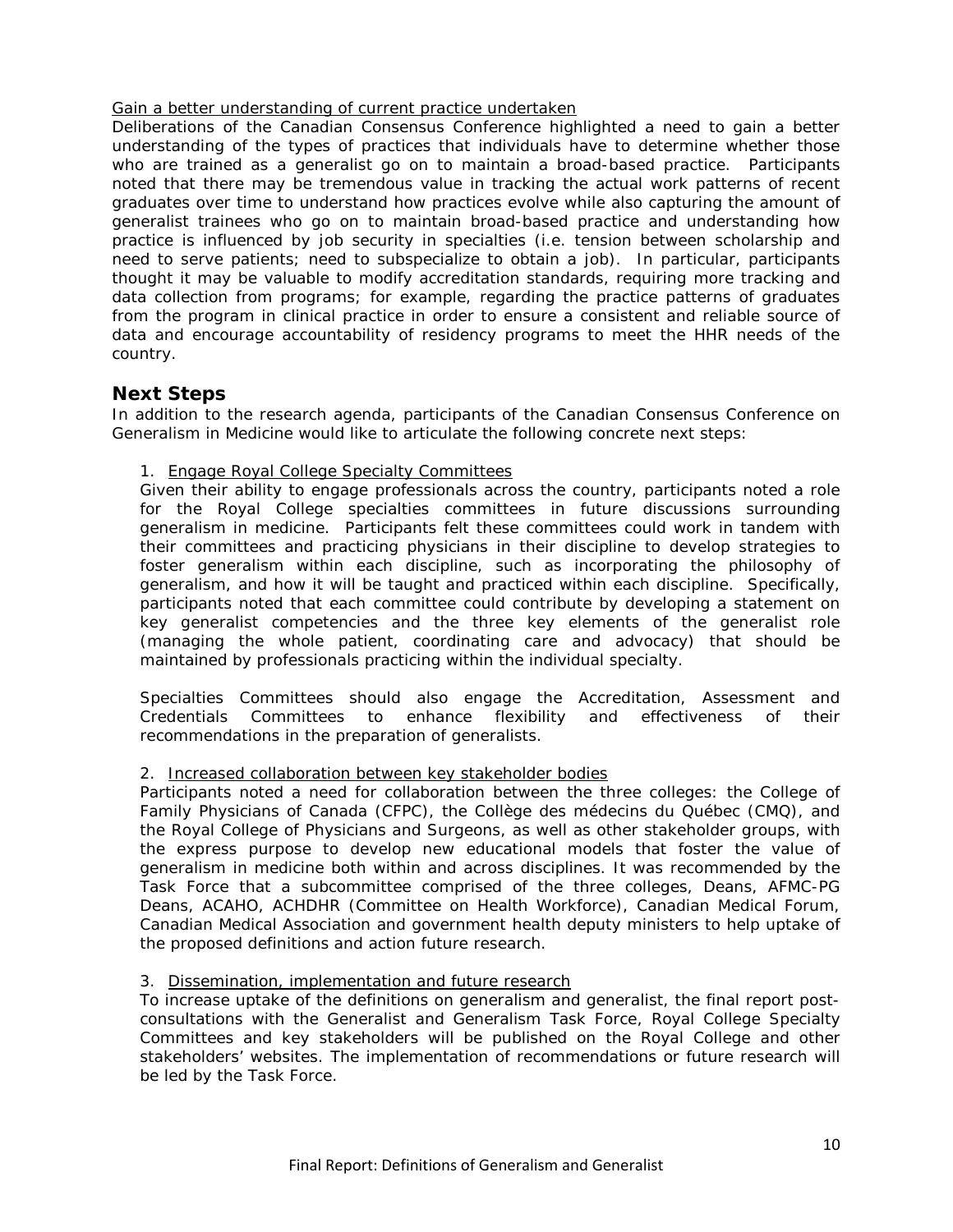## **Appendix A: Task Force Members**

### **Co-Chairs**

### **Dr. Paul Dagg**

Medical Director, Tertiary Mental Health, Interior Health Authority, Clinical Associate Professor, Department of Psychiatry, University of British Columbia

#### **Dr. Jim Rourke**

Dean of Medicine, Memorial University

#### **Dr. Graham Bullock**

Chair of Evaluation Committee, Royal College

#### **Dr. Craig Campbell**

Paediatric Neurology, Department of Paedrics, University of Western Ontario

#### **Dr. Sharon Card**

Chair, Specialty Committee in General Internal Medicine

#### **Dr. Catherine Cervin**

Associate Dean, Postgraduate Education, Northern Ontario School of Medicine

#### **Dr. Bill Fitzgerald**

General Surgeon, past president of Royal College of Physicians and Surgeons of Canada

#### **Dr. Jason Frank**

Associate Director, Specialty Standards and Development, Royal College of Physicians and Surgeons of Canada & Director of Education, Department of Emergency Medicine, University of Ottawa

#### **Dr. Vivien Frenkel**

General pathologist, Queensway Carleton Hospital

### **Dr. Doug Hedden**

Orthopedic Surgeon, Chair Department of Surgery, University of Alberta Hospital, Chair Surgical Foundations Advisory Committee, RCPSC

#### **Dr. Kathy Keely**

Community Pediatrician in Ottawa, Past Chair of the Pediatrics Examination Board

#### **Dr. Wendy Levinson**

General Internal Medicine, Chair, Department of Medicine, University of Toronto

#### **Dr. Anne-Marie MacLellan**

Director, Medical Education Division & Assistant Secretary, Collège des médecins du Québec (CMQ)

#### **Dr. Bob Maudsley**

Former Obstetrician/Gynecologist, former Postgraduate Dean

#### **Dr. Sarkis Meterissan**

Department of Surgery, Royal Victoria Hospital

#### **Dr. Louise Nasmith**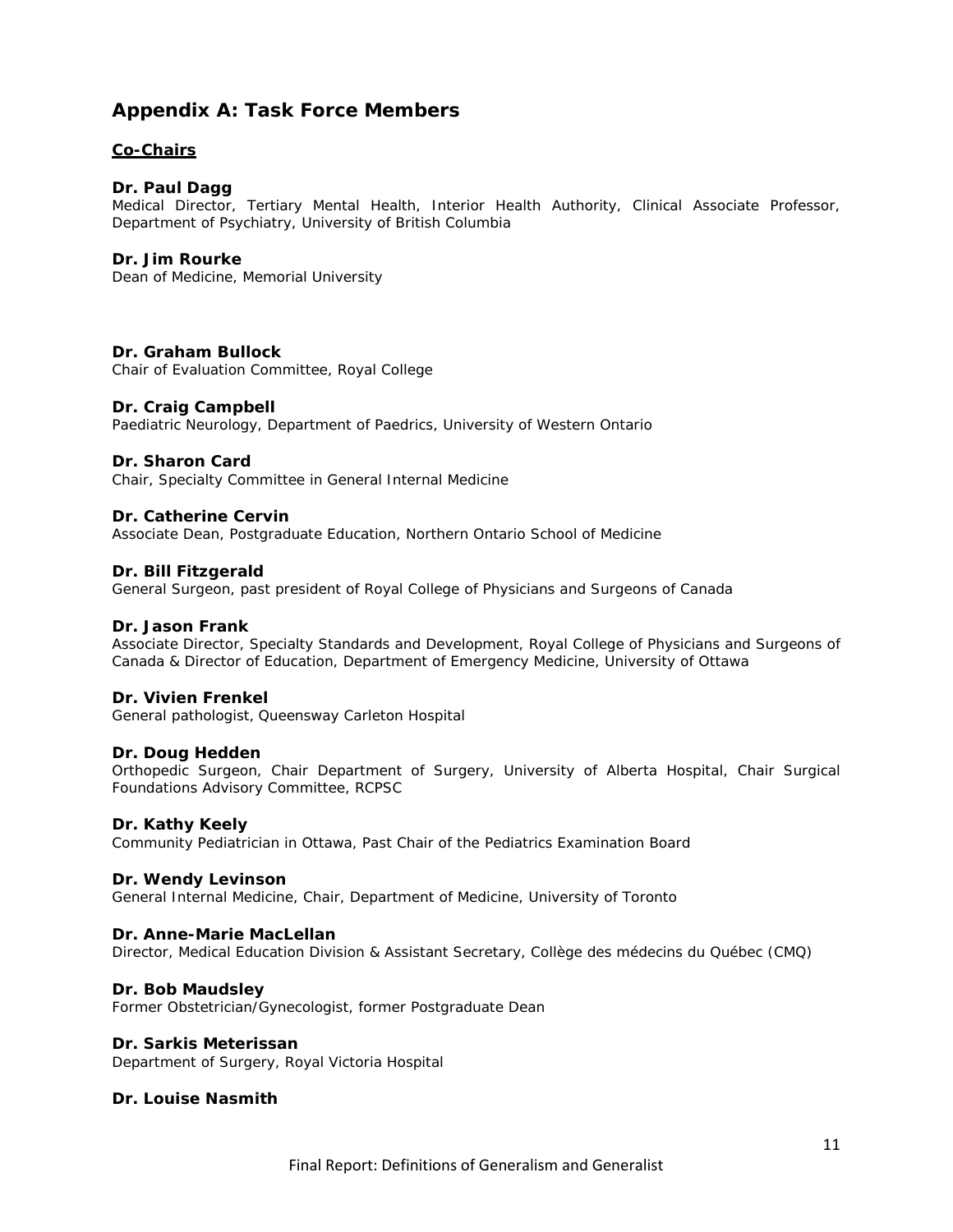Principal, College of Health Disciplines, University of British Columbia, Chair of Accreditation Committee

#### **Dr. Kevin Imrie**

Physician-in-Chief, Department of Medicine, Sunnybrook Health Sciences Centre, Vice President of Education, Royal College of Physicians and Surgeons of Canada

#### **Dr. Paul Rainsberry**

Associate Executive Director & Director, Academic Family Medicine

#### **Dr. Maureen Topps**

Family Physician, Associate Dean PGME at University of Calgary

### **Dr. Gary Victor**

Internist in Kelowna, British Columbia

#### **Dr. Mark Walton**

Professor and Pediatric General Surgeon, Department of Surgery and Pediatrics, McMaster & Assistant Dean of Postgraduate Education, Michael G. DeGroote School of Medicine

#### **Dr. Charmaine Roye**

Director, Professional Affairs and Strategic Alliances, Canadian Medical Association

#### **Dr. Andrew Webb**

Vice President, Medicine, Fraser Health; Clinical Professor, UBC Faculty of Medicine

### **Dr. Eric Webber**

Pediatric Surgeon, BC Children's Hospital

#### **Dr. Wayne Weston**

Family Medicine, Family Medicine, University of Western Ontario

#### **Dr. Jim Wilson**

Urologist, Chair of the Royal College's Committee on Specialties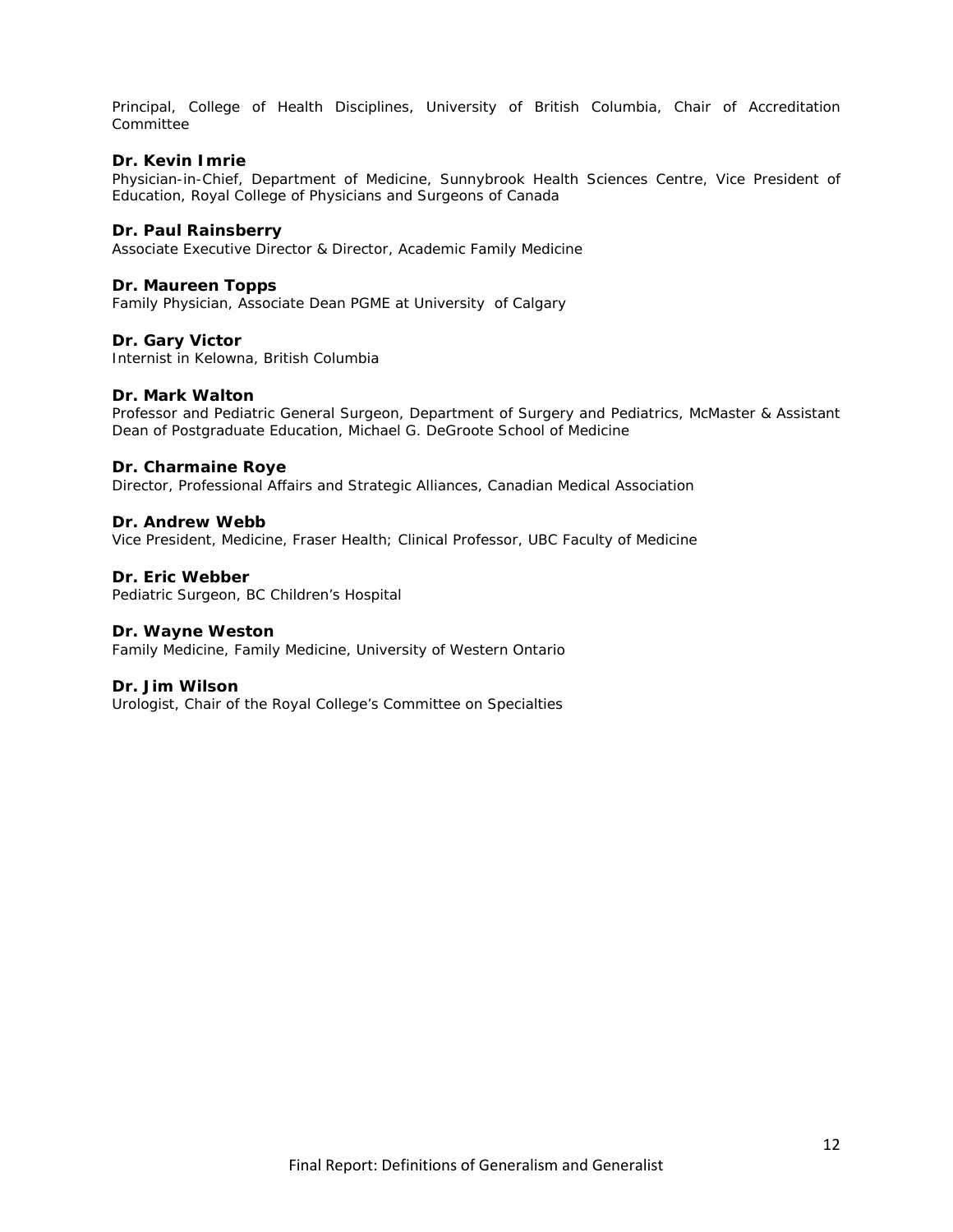# **Appendix B: Participants at the Canadian Consensus Conference on Generalism in Medicine**

February 21, 2012, Ottawa, ON

**Dr. Minoli Amit** General Pediatrician, Department of Pediatrics at Dalhousie University

**Dr. M. Ian Bowmer** Director, Medical Council of Canada

**Dr. Graham Bullock** Chair of Evaluation Committee, Royal College

**Ms. Carolyn Canfield** Patient Representative

**Dr. Sharon Card** Chair, General Internal Medicine Working Group

**Dr. Catherine Cervin** Associate Dean, Postgraduate Education, Northern Ontario School of Medicine

**Dr. Paul Dagg** Co-Chair of Generalism Task Force, Medical Director, Tertiary Mental Health, Interior Health Authority, Clinical Associate Professor, Department of Psychiatry, UBC

**Dr. Paul Dhillon** CAIR Representative

**Dr. Bill Fitzgerald** General Surgeon, past president of Royal College

**Dr. Vivien Frenkel** Anatomical pathologist, Ottawa General Hospital

**Dr. Doug Hedden** Orthopedic Surgeon, University of Alberta Hospital

**Dr. Kathy Keely** Community Pediatrician in Ottawa, Past Chair of the Pediatrics Examination Board

**Dr. Jill Kernahan** Associate Dean, Postgraduate Education, University of British Columbia

**Dr. Jill Konkin** Associate Dean, Community Engagement, University of Alberta

**Ms. Fleur-Ange Lefebvre** Executive Director and CEO**,** The Federation of Medical Regulatory Authorities of Canada

**Dr. Francine Lemire** Associate Executive Director, Professional Affairs, The College of Family Physicians of Canada

**Dr. Wendy Levinsion** General Internal Medicine, Chair, Department of Medicine, University of Toronto

**Dr. Sandy MacDonald** Director, Medical Affairs, Department of Health and Social Services, Nunavut

**Dr. Bob Maudsley** Former Obstetrician/Gynecologist, former Postgraduate Dean

**Dr. Louise Nasmith** Principal College of Health Disciplines, University of British Columbia, Chair of Accreditation Committee